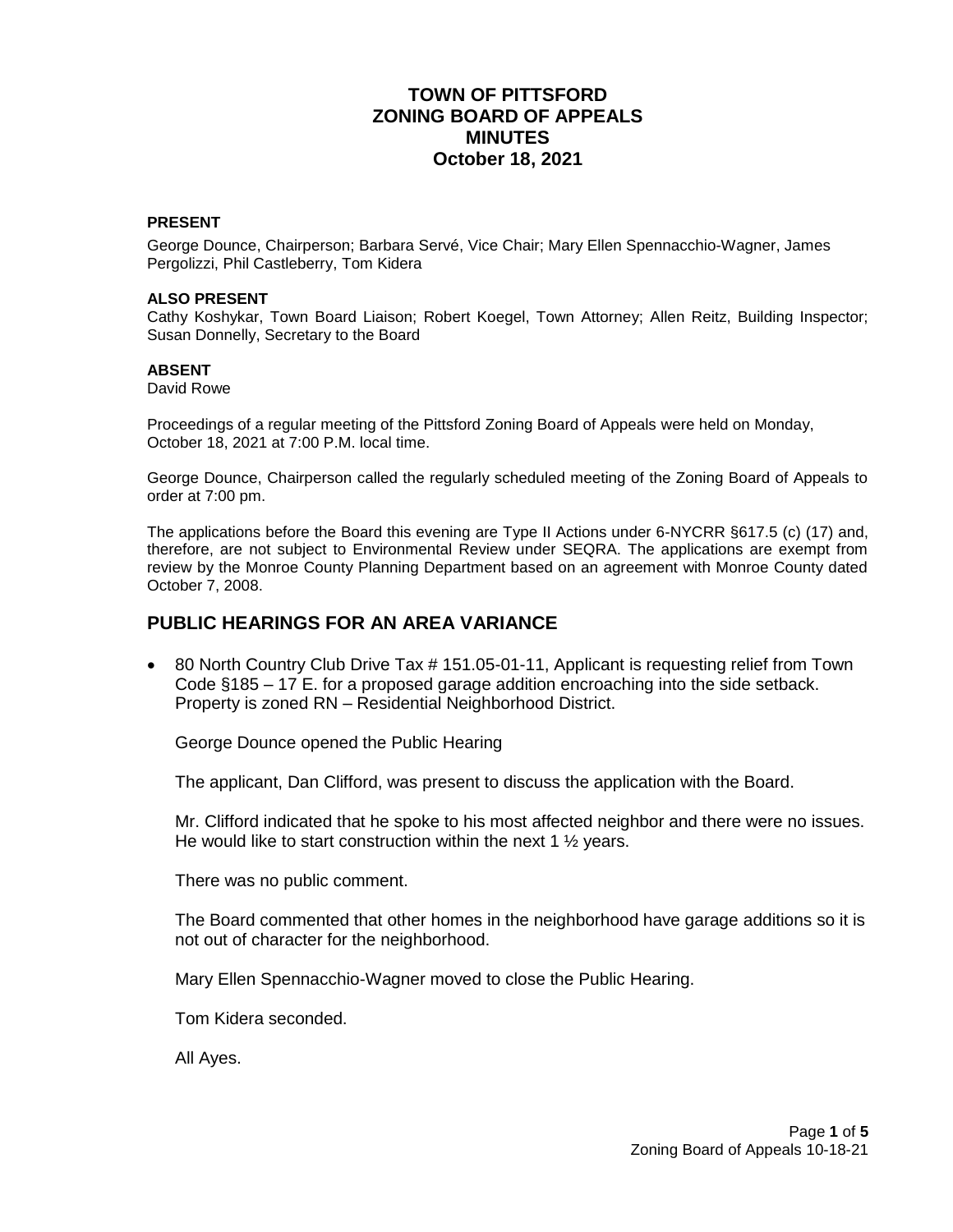• 103 Knickerbocker Road Tax # 164.19-1-5, Applicant is requesting relief from Town Code §185- 113 B. (1), (2) and §185 – 17 E. for a proposed garage that is oversized, over height garage and encroaching into the side setback. Property is zoned RN - Residential Neighborhood District.

George Dounce opened the Public Hearing.

The homeowner, Blake Henderson, was present. Mr. Henderson indicated that he has spoken with his neighbors and there is no issue with the addition.

There was no Public Comment.

Barb Servé moved to close the Public Hearing.

Jim Pergolizzi seconded.

All Ayes.

 4000 East Avenue Tax # 151.06-2-45, Applicant is requesting relief form Town Code §185 – 121 A. for the construction of a fence/sound barrier and addressing an existing fence forward of the Front Setback, both of which exceed the 3-foot maximum height allowed by Code and §185- 113 B. (3) for a spa hot tub forward of the rear wall of the home on a corner lot. This property is zoned RN-Residential Neighborhood District.

George Dounce moved to open the Public Hearing.

Mary Scipioni, landscape architect for the project, was present. She presented the Board with two renderings of landscaping buffering detailing. The timeline for the project will need at least two years.

There was no Public Comment.

Mary Ellen Spennacchio-Wagner moved to close the Public Hearing.

Tom Kidera seconded.

All Ayes.

 18 Butternut Drive Tax # 165.09-1-5, Applicant is requesting relief from Town Code §185 – 17 B. for a proposed roofed entry encroaching into the front setback. Property is zoned RN – Residential Neighborhood District.

George Dounce opened the Public Hearing.

The homeowner, George Fleischer, was present. Mr. Fleischer discussed his need for a roof over his front stoop. The 490 expressway is in his backyard and his family would like a pleasant location to sit outdoors. His neighbors have not expressed negative feedback on this.

There was no Public Comment.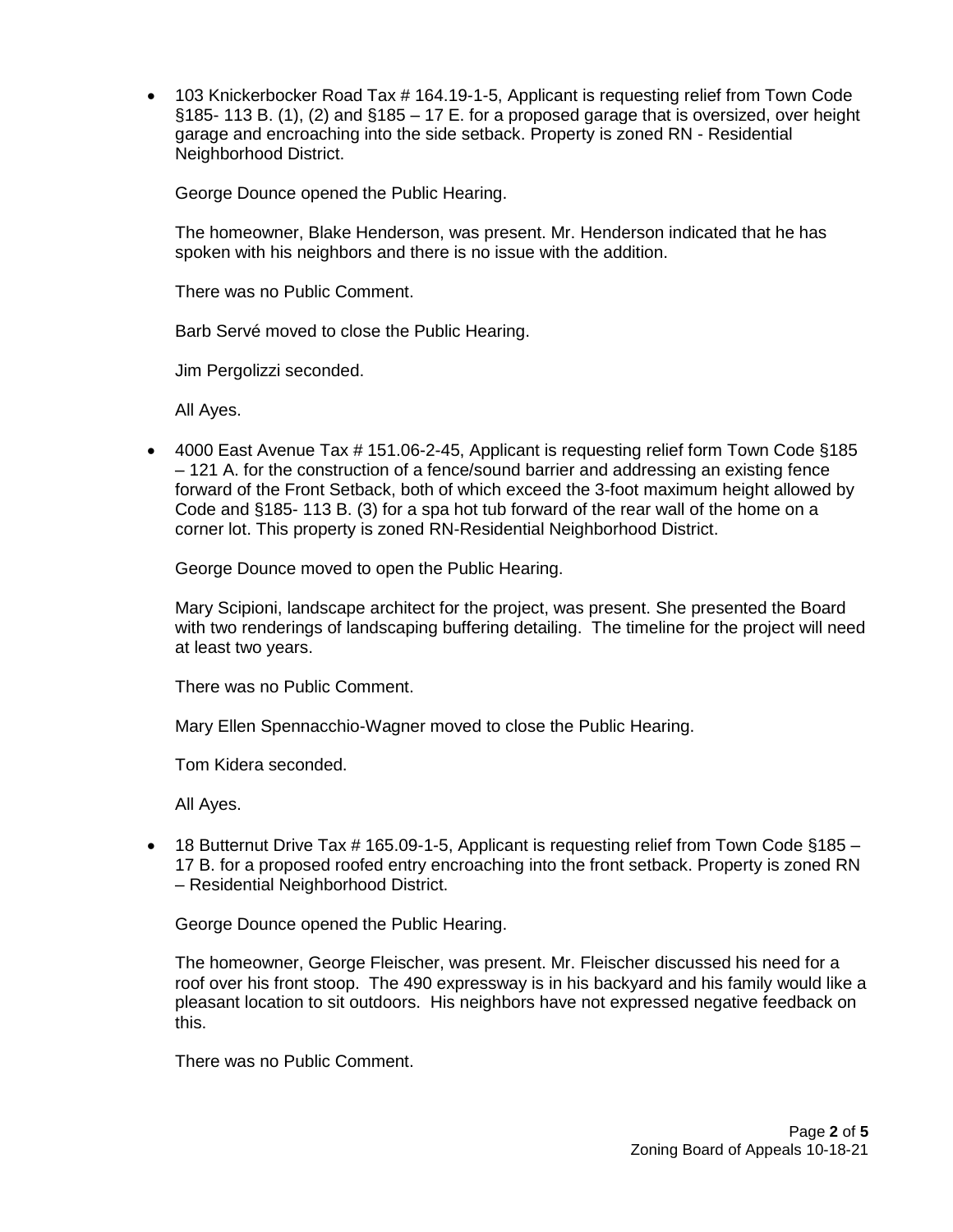Phil Castleberry moved to close the Public Hearing.

Barb Servé seconded.

All Ayes.

# **CONTINUED PUBLIC HEARING FOR AN AREA VARIANCE**

• 18 Golf Avenue, Tax # 151.15-2-45.2 Applicant is requesting relief from Town Codes §185-113 B. (1); (2); for an oversized, over height accessory structure (garage/barn, proposed to be 1440 square feet and 29 feet in height). Property zoned RN – Residential Neighborhood District.

The Town has received communications from the homeowner that they are looking to resume going forward with plans for this project. At this time, no new designs or information has been received.

This hearing remains open.

### **DECISION FOR 80 NORTH COUNTRY CLUB DRIVE – AREA VARIANCE**

A written Resolution to grant the area variance for 80 North Country Club Drive was moved by Phil Castleberry and seconded by Mary Ellen Spennacchio-Wagner.

George Dounce called for a roll call vote.

| Dounce             | aye    |
|--------------------|--------|
| Servé              | aye    |
| Pergolizzi         | aye    |
| Spennacchio-Wagner | aye    |
| Castleberry        | aye    |
| Rowe               | absent |
| Kidera             | aye    |

The approved Resolution contains the following Specific Conditions:

- 1. This variance is granted only for the plans submitted and prepared by the Applicant dated August 13, 2021.
- 2. All construction is to be completed by December 31, 2023.

### **DECISION FOR 103 KNICKERBOCKER ROAD – AREA VARIANCE**

A written Resolution to grant the area variance for 103 Knickerbocker Road was moved by George Dounce and seconded by Phil Castleberry. .

George Dounce called for a roll call vote.

| Dounce             | aye    |
|--------------------|--------|
| Servé              | aye    |
| Pergolizzi         | aye    |
| Spennacchio-Wagner | aye    |
| Castleberry        | aye    |
| Rowe               | absent |
| Kidera             | aye    |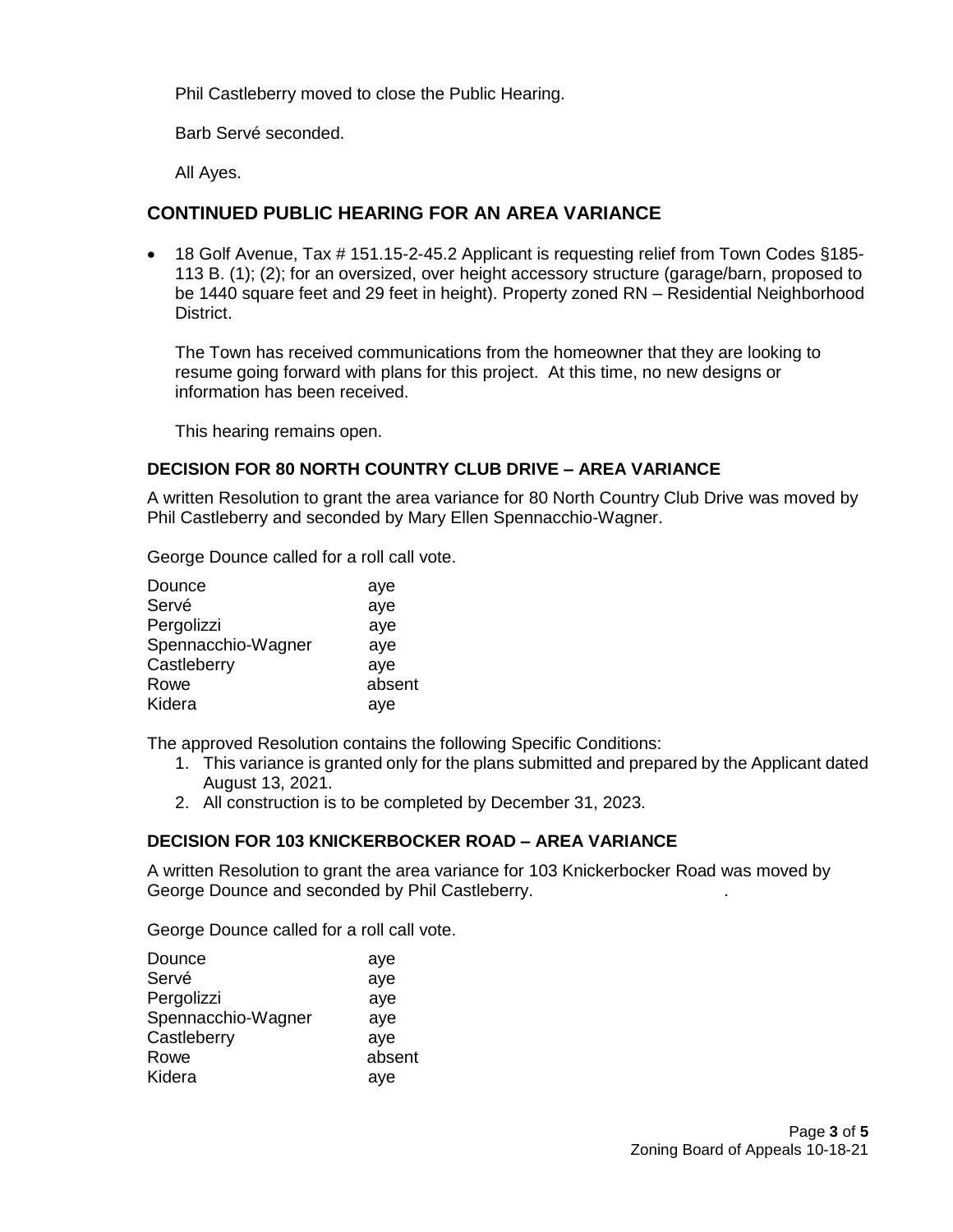The approved Resolution contains the following Specific Conditions:

- 1. This variance is granted only for the plans submitted and prepared by the Applicant dated August 3, 2021.
- 2. All construction is to be completed by December 31, 2023.

## **DECISION FOR 4000 EAST AVENUE – AREA VARIANCE**

A written Resolution to grant the area variance for 4000 East Avenue was moved by George Dounce and seconded by Mary Ellen Spennacchio-Wagner.

George Dounce called for a roll call vote.

| Dounce             | aye     |
|--------------------|---------|
| Servé              | aye     |
| Pergolizzi         | aye     |
| Spennacchio-Wagner | aye     |
| Castleberry        | abstain |
| Rowe               | absent  |
| Kidera             | aye     |

The approved Resolution contains the following Specific Conditions:

- 1. This variance is granted only for the plans submitted and prepared by the Applicant dated September 1, 2021.
- 2. All construction is to be completed by December 31, 2024.

### **DECISION FOR 18 BUTTERNUT DRIVE – AREA VARIANCE**

A written Resolution to grant the area variance for 18 Butternut Drive was moved by Barbara Servé and seconded by Jim Pergolizzi.

George Dounce called for a roll call vote.

| Dounce             | aye    |
|--------------------|--------|
| Servé              | aye    |
| Pergolizzi         | aye    |
| Spennacchio-Wagner | aye    |
| Castleberry        | aye    |
| Rowe               | absent |
| Kidera             | ave    |

The approved Resolution contains the following Specific Conditions:

- 1. This variance is granted only for the plans submitted and prepared by the Applicant dated September 17, 2021.
- 2. All construction is to be completed by December 31, 2023.

### **REVIEW OF MEETING MINUTES OF SEPTEMBER 20, 2021**

George Dounce moved to approve the minutes of September 20, 2021 as written.

All Ayes.